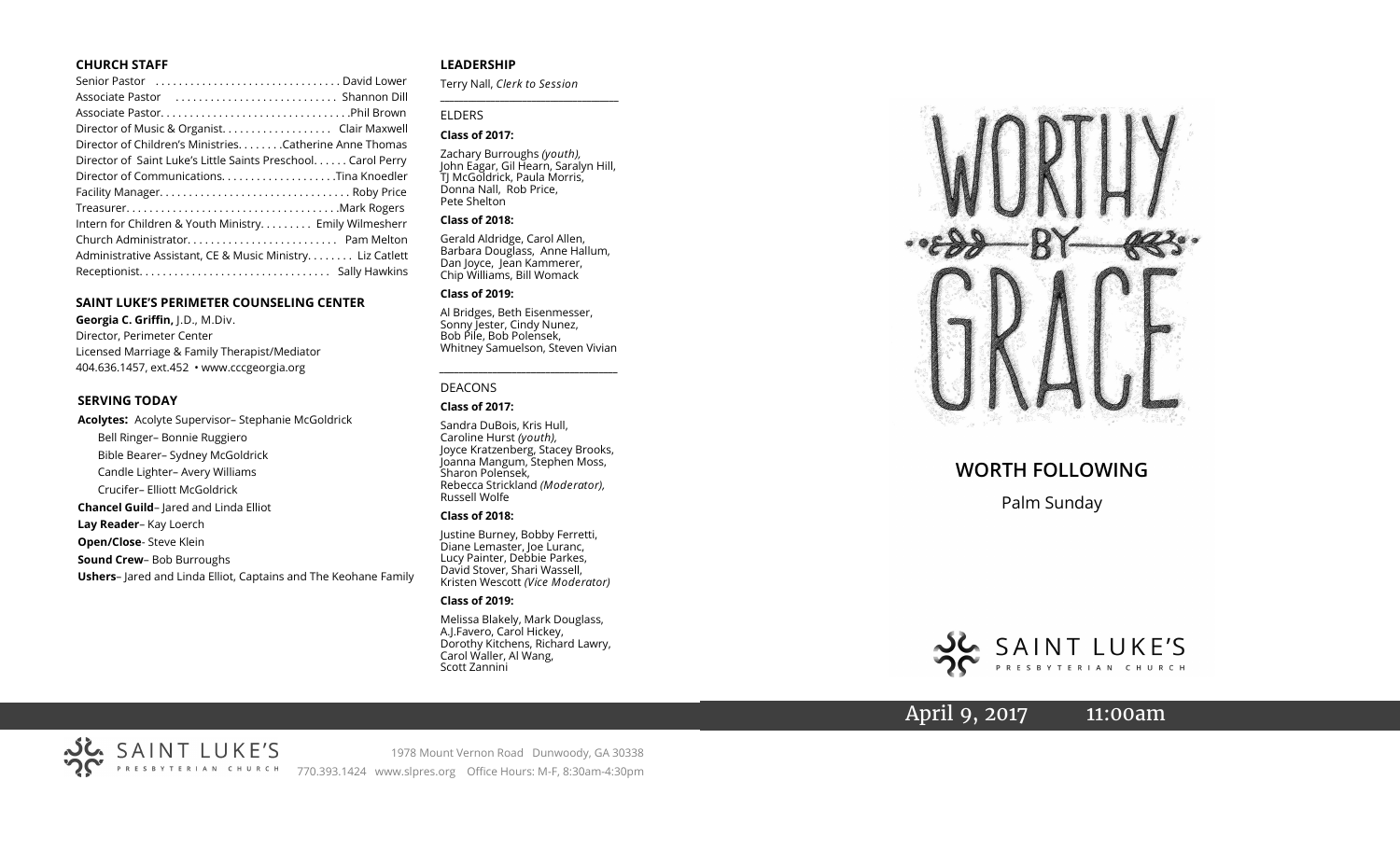

1978 Mount Vernon Road • Dunwoody, Georgia 30338 770.393.1424 • www.slpres.org

### **April 9, 2017**  Palm Sunday

**Liturgical Color:** Purple *Purple marks the seasons of penitence and preparation, Lent and Advent.*

*The flowers today are given to the Glory of God and in loving memory of Tricia Igleheart.*

# **SUNDAY SCHEDULE**

8:30am Chapel Communion Service 9:30am Sunday School 11:00am Sanctuary Worship Service *Nursery available at all services and Sunday School.*

# MISSION

Responding to God's call and empowered by the Holy Spirit, we invite all to join us in knowing, serving, and sharing Jesus Christ here and around the world.

VISION

To be a beacon of faith, hope, and love– every member an active disciple in Christ's ministry.

**WELCOME, GUESTS!**  We are delighted you are worshipping with us.

**DURING** the Welcome, please print the requested information on the Friendship Pad and pass the Friendship Pad down the pew.

**AFTER** the worship service, please join us outside the Sanctuary where our Pastors or a church officer will be available to answer questions and provide you with a loaf of freshly -baked bread.

**FOR MORE** information about our programs, ministries or membership, please contact one of our Pastors at 770.393.1424, or visit our website: slpres.org.

# **THAT ALL MAY WORSHIP**

**ASSISTIVE** A hearing loop is accessible by switching hearing aids to T-coil. Also,  $\frac{1}{\sqrt{1}}$ large print hymnals and back cushions are available. Please contact an usher for further assistance.

**CHILDREN** are a precious part of our church family, and we welcome them in worship. Worship notebooks and activity packets are available on the back ledges of the sanctuary for preschool and elementary ages. Each week, children are invited to walk up for an age-appropriate message during "Tell Us Our Story." After that time, they may remain in worship, go to Faithful Friends (K-2nd) or go to child care (PreK and younger).

### **HABITAT UPDATE 2017, ANOTHER HOUSE**

**BUILT ON A DREAM-** Just three more Saturdays to go! April 1st was no joke for volunteers working to build Sonja Hodges' Habitat house. COMPLETED ON THAT DAY: shingling of the roof, insulation, and special siding on the gable over the front porch, front porch stairs, exterior white trim paint around windows and doors. The final three Saturdays will be devoted to painting the interior, installing soffit and fascia, installing kitchen cabinets and countertops, installing interior trim, installing porch and stair railings and landscaping. It is not too late to volunteer. Step up your giving game by donating some time to this amazing adventure. The house address is 1500 Monteel Drive, NW, 30318. We will have the usual carpool arrangement. If you want a ride or you want to be a driver, meet at the church parking lot (Manhasset Street) in time for a 7am departure. The day starts at 7:30am, ends at 2:30pm. Each person must sign up by the Wednesday of the week in which the work Saturday occurs. www.stlukes.atlantahabitat.volunteerhub.com.

**CALLING ALL SAINT LUKE'S LADIES**—You are invited to come to the Presbyterian Women's Annual Spring Gathering on Monday, May 8, starting at 6pm for fellowship and punch in the lobby, followed by a potluck dinner in the Great Hall and then a church service in the Chapel led by our guest speaker, Ms. Carrie Weatherford, Director of Children and Family Ministries at Roswell Presbyterian. All are welcome and it's a fun, casual gathering! Please register on the sign-up sheet in the lobby. For questions, contact either Andrea Price, [andreacoppedgeprice@gmail.com](mailto:andreacoppedgeprice@gmail.com)  or Fern Mitropoulos at [tmitropoulos@comcast.net.](mailto:tmitropoulos@comcast.net) We sure hope to see you there!

**COOL MOUNTAINS OF GUATEMALA**—In the

middle of Atlanta's summer heat, please join our Mission Team on its' summer mission in Guatemala to build stoves, visit schools and plant trees with Mayan farmers. AIR-Guatemala is a long time partner with Saint Luke's and will handle ALL of the details except airline flights. Dates are June 4-10 and we need to know ASAP if you plan to attend. Please contact Anne.Hallum@AIRGuatemala.org for more info. We will share our faith by planting HOPE.

**MEXICO MISSION TRIP**—July 9-15, Make plans to be a part of our annual mission trip to the Yucatan Peninsula of Mexico! We will work with an amazing Presbyterian church to help them expand their growing church facility. This mission experience is open to all church members ages  $6<sup>th</sup>$  grade & up! We fly in/out of Cancun. Here is the link to sign-up: [http://](http://slpres.org/2017-mexico-trip-registration/) [slpres.org/2017](http://slpres.org/2017-mexico-trip-registration/)-mexico-trip-registration/. Please contact Shannon Dill for more information at shannondill@slpres.org.

**THORNWELL MISSION TRIP**—The dates are set! July 20-22. The cost per adult is \$160; youth are supported by the proceeds from Tartan Trot. This year we will have to limit our size to 50 volunteers. Questions or to reserve your spot for this amazing mission trip, contact Sally Shelton at sshelton@cwtvacations.com or 770.396.5156.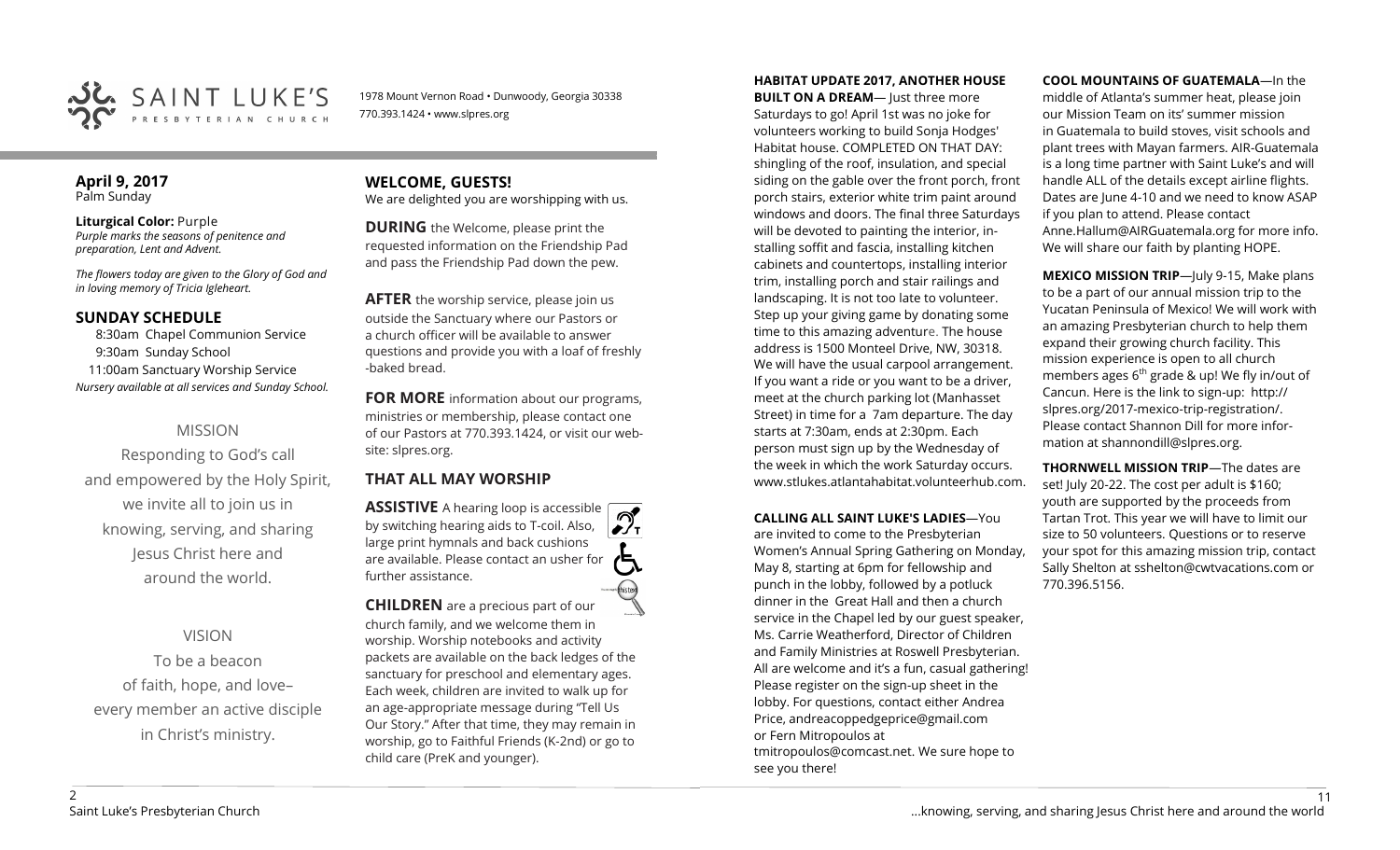# YOUTH MINISTRY

**Phil Brown philbrown@slpres.org / 770.393.1424 ext. 238 Emily Wilmesherr emilywilmesherr@slpres.org/ 770.393.1424 ext. 234**   $\_$  ,  $\_$  ,  $\_$  ,  $\_$  ,  $\_$  ,  $\_$  ,  $\_$  ,  $\_$  ,  $\_$  ,  $\_$  ,  $\_$  ,  $\_$  ,  $\_$  ,  $\_$  ,  $\_$  ,  $\_$  ,  $\_$  ,  $\_$  ,  $\_$  ,  $\_$  ,  $\_$  ,  $\_$  ,  $\_$  ,  $\_$  ,  $\_$  ,  $\_$  ,  $\_$  ,  $\_$  ,  $\_$  ,  $\_$  ,  $\_$  ,  $\_$  ,  $\_$  ,  $\_$  ,  $\_$  ,  $\_$  ,  $\_$  ,

## **YOUTH SUNDAY SCHOOL**

Egg Hunt and Brunch today, 9:30am

**YOUTH GROUP**  Youth groups will not be meeting today.

### **VIDEO RECORDING**

Seeking interested youth who may want to help video during the 11am service. No experience necessary. Email Roby Price is you would like more details. robyprice@slpres.org.

### **MARK YOUR CALENDARS**

Rise Against Hunger ( Stop Hunger Now) is April 23, 9:30am in the Great Hall Youth Sunday is April 30

# MUSIC MINISTRY

**Clair Maxwell clairmaxwell@slpres.org / 770.393.1424 ext. 227** 

### **CHOIR REHEARSALS ON WEDNESDAYS:**

6:30-7:20pm Festival Ringers, *Youth & Adults, Clair Maxwell, Director* 7:30-9:00pm Chancel Choir, *Youth & Adults, Clair Maxwell, Director* 

### **SUMMER MUSIC**

We are currently scheduling music for our summer worship services while our choirs take the summer off. If you play an instrument, take music lessons, or can't sing with the choirs during the year, this is your chance to share your gifts with the congregation. Music is needed at the 8:30 and 11 a.m. services from June 4 through August 13. All singers and instrumentalists (as soloists or in ensembles) are welcome and appreciated! Contact Clair Maxwell if you would like to participate.

\_\_\_\_\_\_\_\_\_\_\_\_\_\_\_\_\_\_\_\_\_\_\_\_\_\_\_\_\_\_\_\_\_\_\_\_\_\_\_\_\_\_\_\_\_\_\_\_\_\_\_\_\_\_\_\_\_\_\_\_\_\_\_\_\_\_\_\_\_\_\_\_\_\_\_\_\_\_\_\_\_\_\_\_\_\_\_\_\_\_\_\_\_\_\_\_\_\_\_\_

## **MARK YOUR CALENDARS**

Chastain at Saint Luke's, April 30, 6:30pm in the Manhasset parking lot. Don't miss this fun evening of music and entertainment in the style of the Chastain amphitheater. Bring your own food, beverages and utensils and decorate your table (the church provides tables and chairs). Reserve your spot by April 12 through Liz Catlett in the church office: [lizcatlett@slpres.org.](mailto:lizcatlett@slpres.org) Free childcare is available by reservation only.

# **In Preparation for Worship**

Merciful God, once again we add our voices to the throngs who, across the ages, have shouted "Hosanna!" at the coming of your Son. Some meant it and followed. Some were simply there because it was something to see. Others would later add their voices to the ones that shouted "Crucify Him!" May our songs, may our prayers, and may our gifts this morning reflect our deepest desire to be more than spectators. May we truly be followers of your Son, the Savior. In his name, we pray. Amen.

# **Gathering Prayer**

**Prelude Hosanna, Loud Hosanna!** *J. Wayne Kerr* 

**Chiming of the Hour**

**Welcome and Announcements** 

## **Call to Worship\***

- Leader: Lift up your heads, O gates! And be lifted up, O ancient doors!
- **People: That the King of Glory may come in!**
- Leader: Who is this King of Glory?
- **People: The Lord of Hosts, he is the King of Glory!**

# **Procession of Palms\***

**Hymn #196\*** All Glory, Laud, and Honor *VALET WILL ICH DIR GEBEN*

**All glory, laud, and honor to thee, Redeemer, King; to whom the lips of children made sweet hosannas ring!**

## **Call to Confession\***

Leader: The Lord be with you. **People: And also with you.** Leader: Let us pray.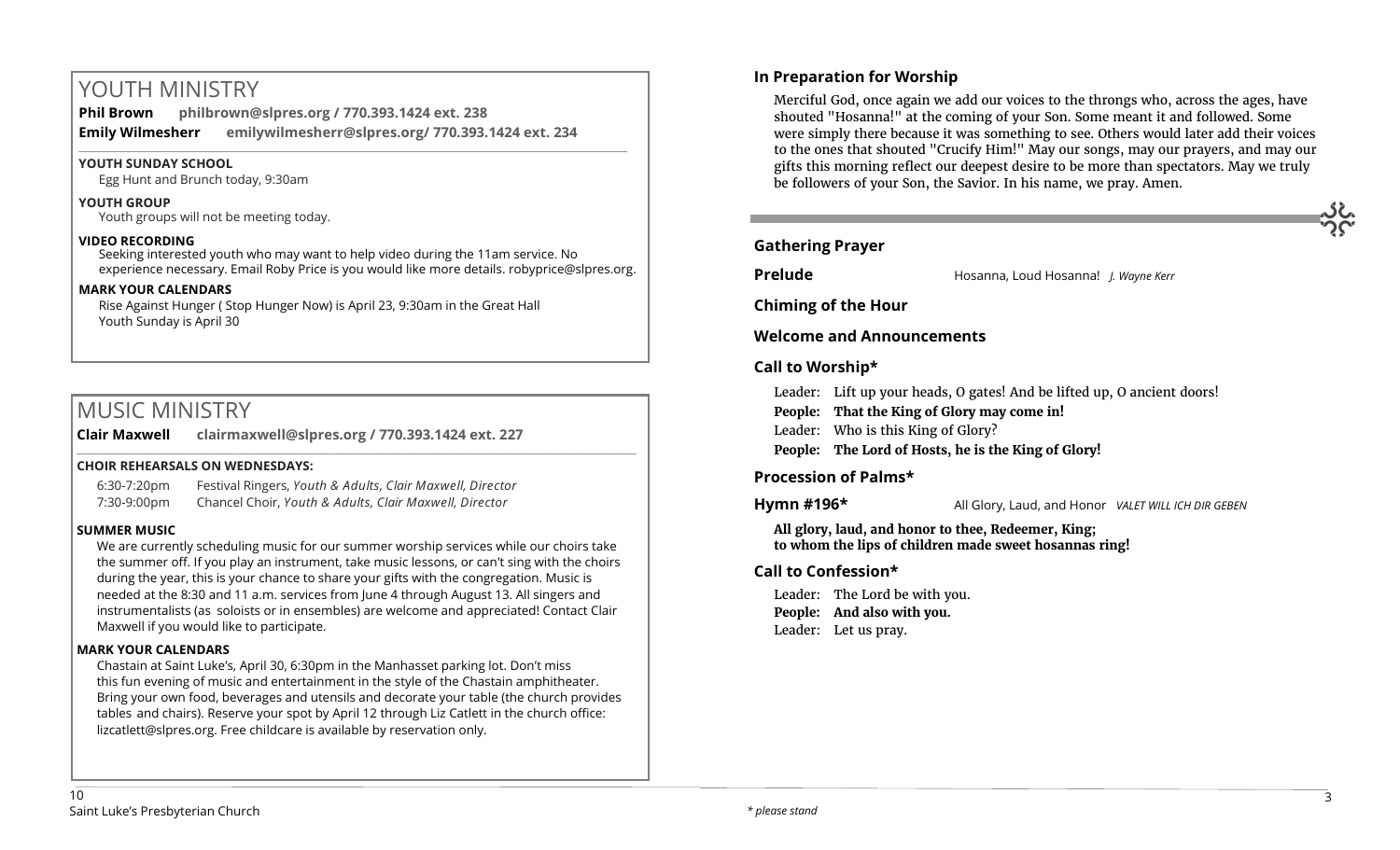# **Prayer of Confession\***

**Almighty God, Our Father, we have sinned against you and one another; we have sinned in thought, word and deed, by what we have done, and by what we have left undone. In your mercy forgive what we have been, help us to correct what we are, and direct what we shall be as we seek to follow where Jesus leads. Hear us now as we pray in the silence of our hearts…**(*time for silent confession)*

Leader: Lord, in Your mercy, **People: Hear our prayer. Amen.**

# **Assurance of Forgiveness\***

# **Song of Praise\***

**Hosanna, hosanna to Christ! Hosanna, hosanna to Christ!** (*Hymn 199, Refrain)*

# **Passing of the Peace of Christ\***

Leader: May the peace of Christ be with you. **People: And also with you.**

# **Prayer for Illumination**

| <b>Scripture Lesson</b>                                                                                                                                                                                                                      | Luke 19:29-44, page 78 of the New Testament | Kay Loerch        |
|----------------------------------------------------------------------------------------------------------------------------------------------------------------------------------------------------------------------------------------------|---------------------------------------------|-------------------|
| Leader: The Word of the Lord.<br>People: Thanks be to God.                                                                                                                                                                                   |                                             |                   |
| Anthem                                                                                                                                                                                                                                       | Lo, He Comes! John D. Horman                | Westminster Choir |
| Lo, he comes! Sing we "Hosanna!"<br>Lo, he comes, let us sing to the Lord!<br>Enter his gates with shouts of thanksgiving,<br>into his courts with songs of praise.<br>Come, let us march in glad procession.<br>Loud hosannas now we raise. |                                             |                   |
| Open your heart and welcome the Savior.<br>Join with the song that has no end.<br>This is the day for which we have waited;<br>the coming of our Lord is surely at hand.                                                                     |                                             |                   |

# ADULT MINISTRY

**Shannon Dill shannondill@slpres.org / 770.393.1424 ext. 229** 

### **ADULT SUNDAY SCHOOL**

Classes meet between the worship services, 9:30-10:30am. Descriptions of current groups are available on our website (slpres.org) or http://bit.ly/AdultSundaySchool. Please join us!

 $\_$  ,  $\_$  ,  $\_$  ,  $\_$  ,  $\_$  ,  $\_$  ,  $\_$  ,  $\_$  ,  $\_$  ,  $\_$  ,  $\_$  ,  $\_$  ,  $\_$  ,  $\_$  ,  $\_$  ,  $\_$  ,  $\_$  ,  $\_$  ,  $\_$ 

### **FRIDAY MORNING MEN'S BIBLE STUDY**

Fellowship and Bible study every Friday from 6:40-8am in the Parlor with Dan Joyce.

## **DISCIPLE SERIES**

The final study in the Series, *Christian Believer,* focuses on essential doctrines of the Christian faith and makes connections between the doctrine and daily living. Classes are Tuesdays, 7-9pm.

### **BIBLE STUDY: "WAYFARERS"**

Come join David, Shannon or Phil as this week's preacher leads a study of the scripture for the upcoming Sunday's worship. Meet on Wednesdays at 10am in the church library.

# S P L A S H ! CHILDREN'S MINISTRIES

**Catherine Anne Thomas cathomas@slpres.org / 770.393.1424 ext. 228** 

### **VBS MAKER FUN FACTORY**

Thanks to all the volunteers who have signed up to work in our Fun Factory! Many positions have been filled, but we do have a wide selection of openings. Please visit the volunteer board in our main lobby and tell us what you'd love to do!

**\_\_\_\_\_\_\_\_\_\_\_\_\_\_\_\_\_\_\_\_\_\_\_\_\_\_\_\_\_\_\_\_\_\_\_\_\_\_\_\_\_\_\_\_\_\_\_\_\_\_\_\_\_\_\_\_\_\_\_\_\_\_\_\_\_\_\_\_\_\_\_\_\_\_\_\_\_\_\_\_\_\_\_\_\_\_\_\_\_\_\_\_\_\_\_\_\_\_\_\_\_\_\_\_\_\_\_** 

## **CHILDREN'S WELCOME WAGON**

Needed: friendly adult volunteers to serve as a Children's Welcome Wagon greeter in Sheppard Hall on Sunday mornings!

Duties include: directing families to children's classroom, making sure our child care staff has what they need, and a few administrative tasks to make sure our children feel welcome.

Hours: Sunday mornings (that you select) from 10:45am to 12:15pm.

Please email [cathomas@slpres.org](mailto:cathomas@slpres.org) if you can help. This is an immediate need, and we need at least six people. Thanks!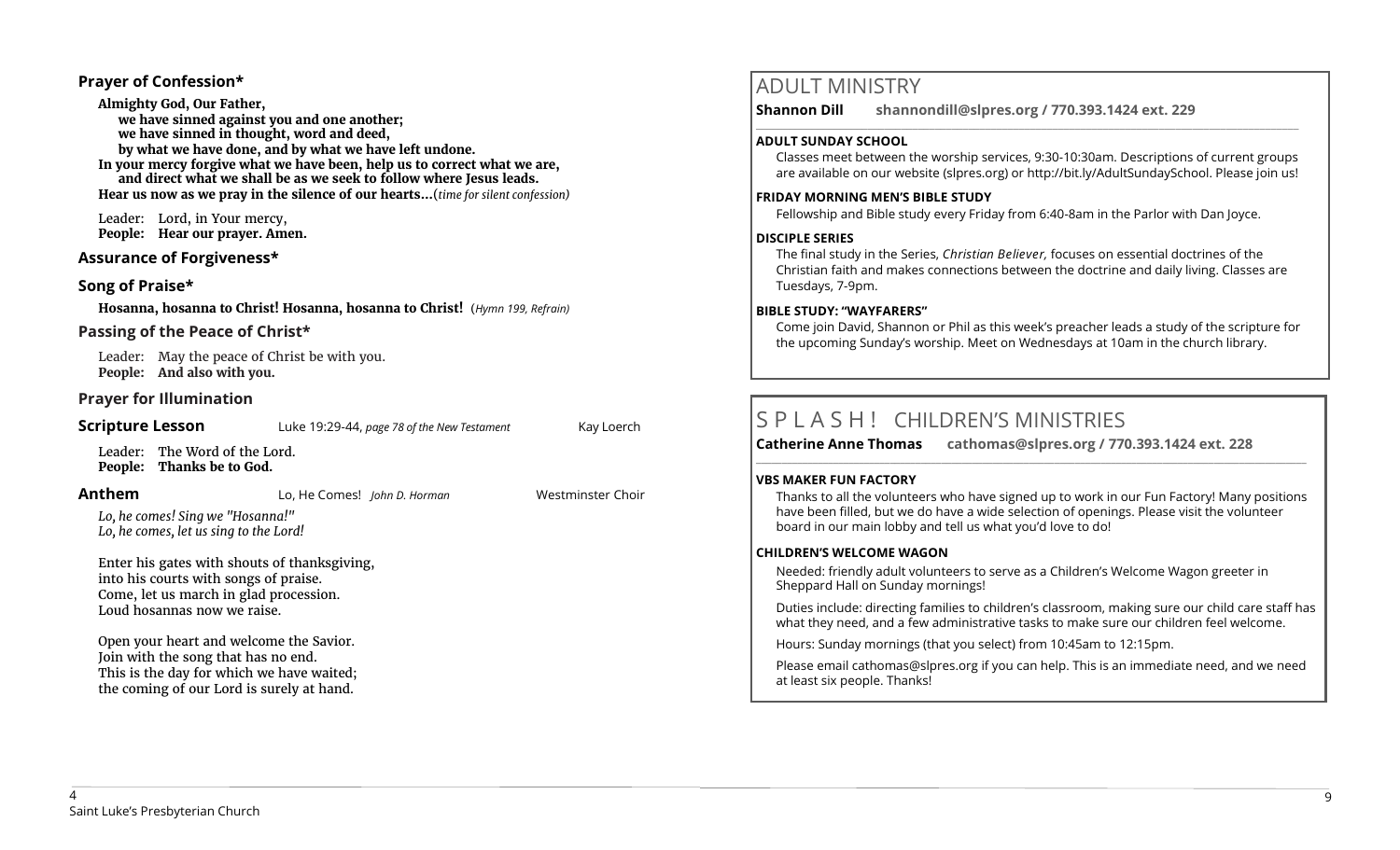# A NIGHT UNDER THE STARS

Chastain at Saint Luke's, April 30, 6:30pm in the Manhasset parking lot. Don't miss this evening of live entertainment in the style of the Chastain amphitheater. Bring your own food, beverages and utensils and decorate your table! (the church provides tables and chairs). Reserve your spot by April 12 through Liz Catlett in the church office: [lizcatlett@slpres.org.](mailto:lizcatlett@slpres.org) After April 12, table seats are available on a first come, first served basis. Free childcare is available by reservation only.

# RISE AGAINST HUNGER

Saint Luke's members will know this as Stop Hunger Now; new name but same awesome organization.

**Rise Against Hunger** is an international hunger relief organization that distributes food and life-changing aid to the world's most vulnerable, mobilizing the necessary resources to end hunger by 2030. Please check out the website for more information. www.riseagainsthunger.org

Please join us at Saint Luke's, Sunday, April 23, 9:30am in the Great Hall, as we try to reach our goal of packing 10,000+ meals!

# COLLEGE SCHOLARSHIP OPPORTUNITY

High school seniors, need a little financial help with your first year of college? You may qualify for the Saint Luke's College Scholarship! Pick up and complete an application-available in the lobby or they may be obtained from the church web site, www.slpres.org. Look under the Resources tab and scroll down to Forms. Deadline is May 7.

*Parents may take their children (through PreK) to our nursery, Room 120 in Sheppard Hall. Parents of children in K, 1st or 2nd grade may take them to Faithful Friends in The Harbor, Room 213.*

**Sermon** Worth Following **Shannon Dill** Shannon Dill

**Hymn #200** A Cheering, Chanting, Dizzy Crowd *CHRISTIAN LOVE* 

Affirmation of Faith\* Apostles' Creed

**I believe in God, the Father Almighty, Maker of heaven and earth, and in Jesus Christ, His only Son, our Lord; who was conceived by the Holy Ghost, born of the Virgin Mary, suffered under Pontius Pilate; was crucified, dead, and buried; He descended into hell; the third day He rose again from the dead; He ascended into heaven, and sitteth on the right hand of God the Father Almighty; from thence He shall come to judge the quick and the dead. I believe in the Holy Ghost; the holy catholic Church; the communion of saints; the forgiveness of sins; the resurrection of the body; and the life everlasting. Amen.**

# **Prayers of the People**

**The Lord's Prayer** 

**Our Father, who art in heaven, hallowed be thy Name, thy kingdom come, thy will be done, on earth as it is in heaven. Give us this day our daily bread; and forgive us our debts, as we forgive our debtors; and lead us not into temptation, but deliver us from evil. For thine is the kingdom, and the power, and the glory, forever. Amen.**